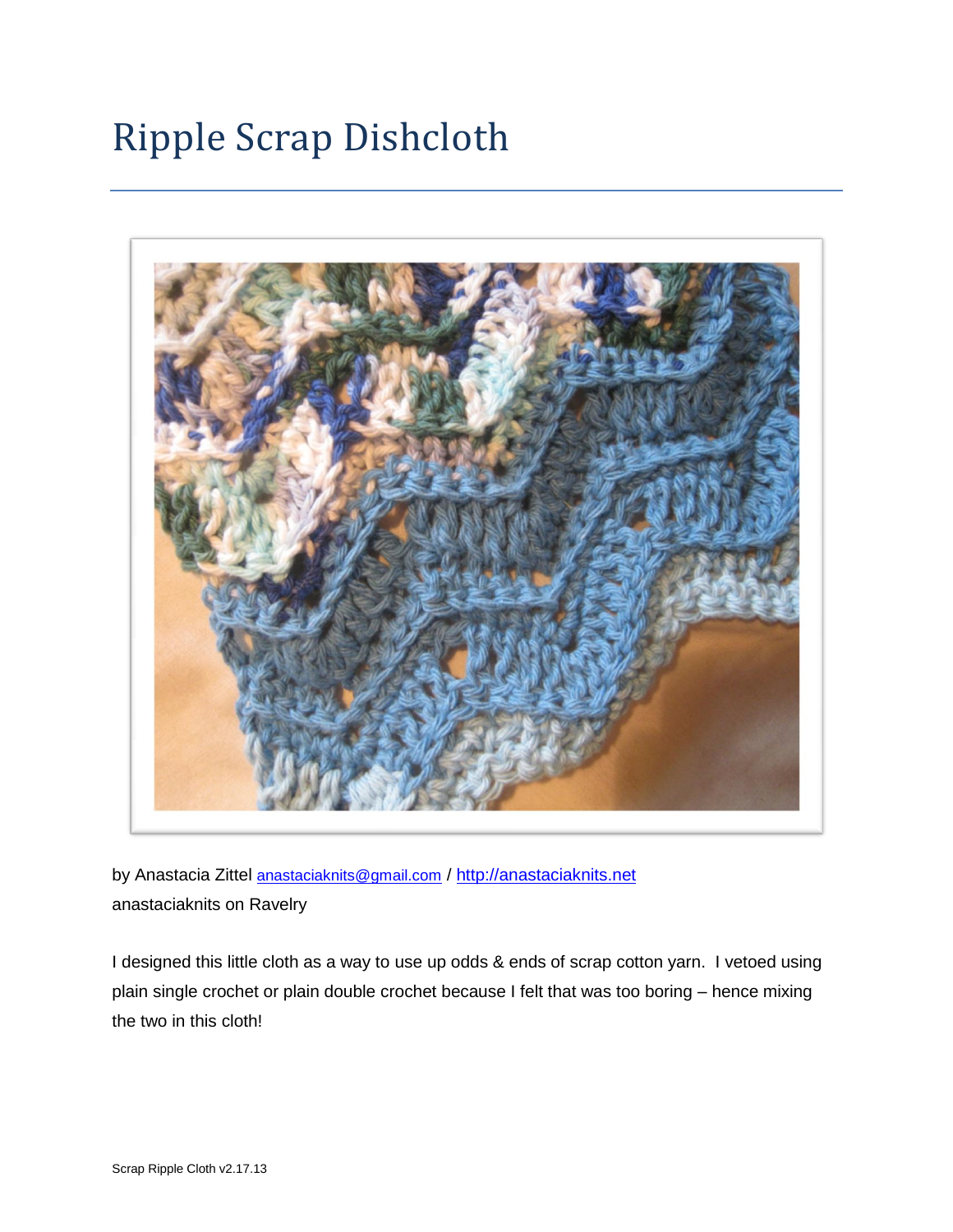## *Materials:*

Worsted weight cotton scraps, such as Peaches 'N Creme, Sugar 'N Cream, etc. Roughly 40-50 grams

G (4.5 mm) crochet hook

## *Abbreviations (pattern uses US terms):*

ch: chain sk: skip rep: repeat sc: single crochet dc: double crochet

## *Gauge:*

Gauge doesn't matter, cloth should be firm, but not stiff

#### *Pattern Note:*

If you've never made a ripple project before, you should be aware of how ripples are formed in crochet. You make increases at the top of the ripple, so in turn, you need to skip stitches to make up for those increases & thus keep the stitch count. You are going to be working rows of single crochet & double crochet – but no matter what stitch you are making, you will always be skipping a stitch to make up for every increase.

Work in **BLO** (back loops only) throughout cloth.

#### *Pattern:*

Ch 32.

**Row 1:** Sc in 2<sup>nd</sup> ch from hook, sc in next 3 ch, \* 3 sc in next ch, sc in next 4 ch, sk next 2 ch, sc in next 4 ch. Rep once from \*, 3 sc in next ch, sc in last 4 ch (row begins & ends with 4 sc, 1 in ea ch).

**Row 2:** Ch 1, turn. Sc in 1<sup>st</sup> sc, sk next sc, sc in next 3 sc  $*$  3 sc in next sc, sc in next 4 sc, sk next 2 sc, sc in next 4 sc Rep once from \*, 3 sc in next sc, sc n next 3 sc, sk next sc, sc in last sc